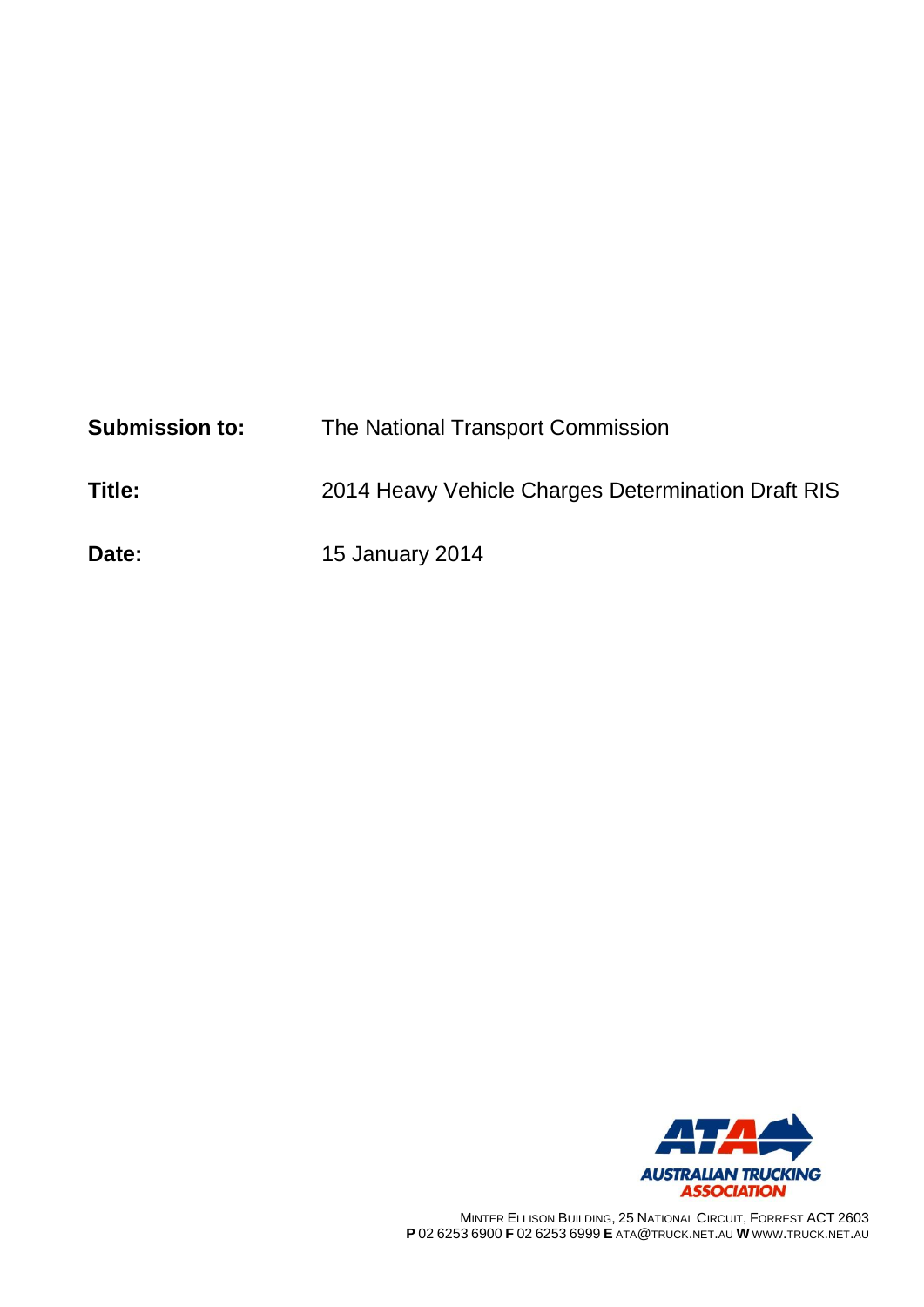### **Contents**

| 2. |  |
|----|--|
| 3. |  |
|    |  |
|    |  |
|    |  |
|    |  |
|    |  |
|    |  |
|    |  |
|    |  |
|    |  |
| 5. |  |
|    |  |
|    |  |

Note: At time of writing, NTC figures provided to stakeholders were draft and conclusions made on those numbers are subject to review pending the final NTC RIS.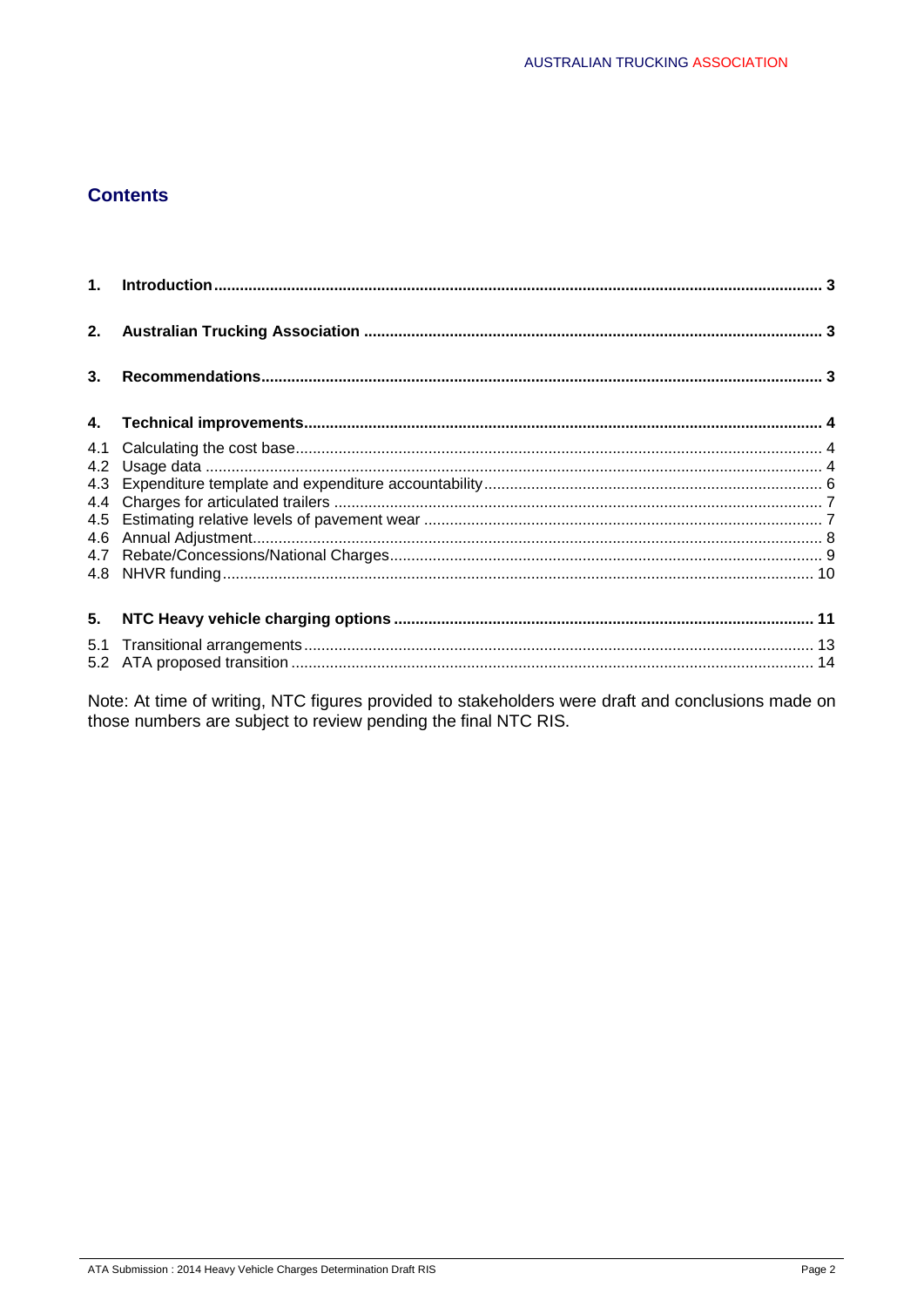# **1. Introduction**

The National Transport Commission (NTC) Draft Regulatory Impact Statement (RIS) paper accurately reflects the issues industry raised with the NTC in the charges determination. The recommendations the NTC have proposed in the RIS are the result of transparent and respectful consultation with all stakeholders.

The proposed options, such as increasing the variable fuel component, are consistent with the ATA's approach and the findings of the PwC report into road supply and charging. This would improve the PayGo model by reflecting use of infrastructure, easing cash flow constraints and making operating costs easier to pass on to clients.

Simplifying the charges schedule for industry by treating trailers consistently as one class supports the modular use of different trailers and operator desire to use high productivity vehicle combinations, which are safer than traditional combinations.

Axle group charging for trailers would improve the PayGo model by recognising that sharing loads over a greater number of axles reduces pavement wear.

The technical updates of the model and methodology will increase the accuracy of the PayGo model and should extend the life of PayGo into the future.

The ATA provided evidence to the then opposition Transport Minister the Honourable Warren Truss MP, about the over-recovery the PayGo model was causing to industry. This resulted in a road user charge (RUC) disallowance motion being presented in Parliament, which was narrowly defeated. However, the NTC's open and agnostic approach to reviewing the model has now vindicated the ATA and the Transport Minister's efforts to push for reform of the PayGo model.

This reform also offers a way to make sure that the PayGo charges are once again nationally consistent, as Western Australia, South Australia and the Northern Territory did not adopt the 2012-2013 NTC charges recommendations due to industry concerns.

# **2. Australian Trucking Association**

The Australian Trucking Association (ATA) is the peak body that represents the trucking industry. Its members include state and sector based trucking associations, some of the nation's largest transport companies, and businesses with leading expertise in truck technology.

### **3. Recommendations**

### **ATA recommendation 1**

The ATA recommends all the NTC proposed technical updates to the PayGo model, except the NHVR funding allocation methodology, be implemented by 1 July 2014, given industry feedback on the assumptions behind the proposed weightings of the allocation.

### **ATA Recommendation 2**

The ATA rejects the NTC proposal for a three year staged implementation to option A, given the \$200 million over-recovery it will cause.

### **ATA recommendation 3**

The ATA recommends option A be implemented by 1 July 2014, moving to Option B on 1 July 2015 given government timeframes for implementing the road user charge revenue redistribution necessary with option B.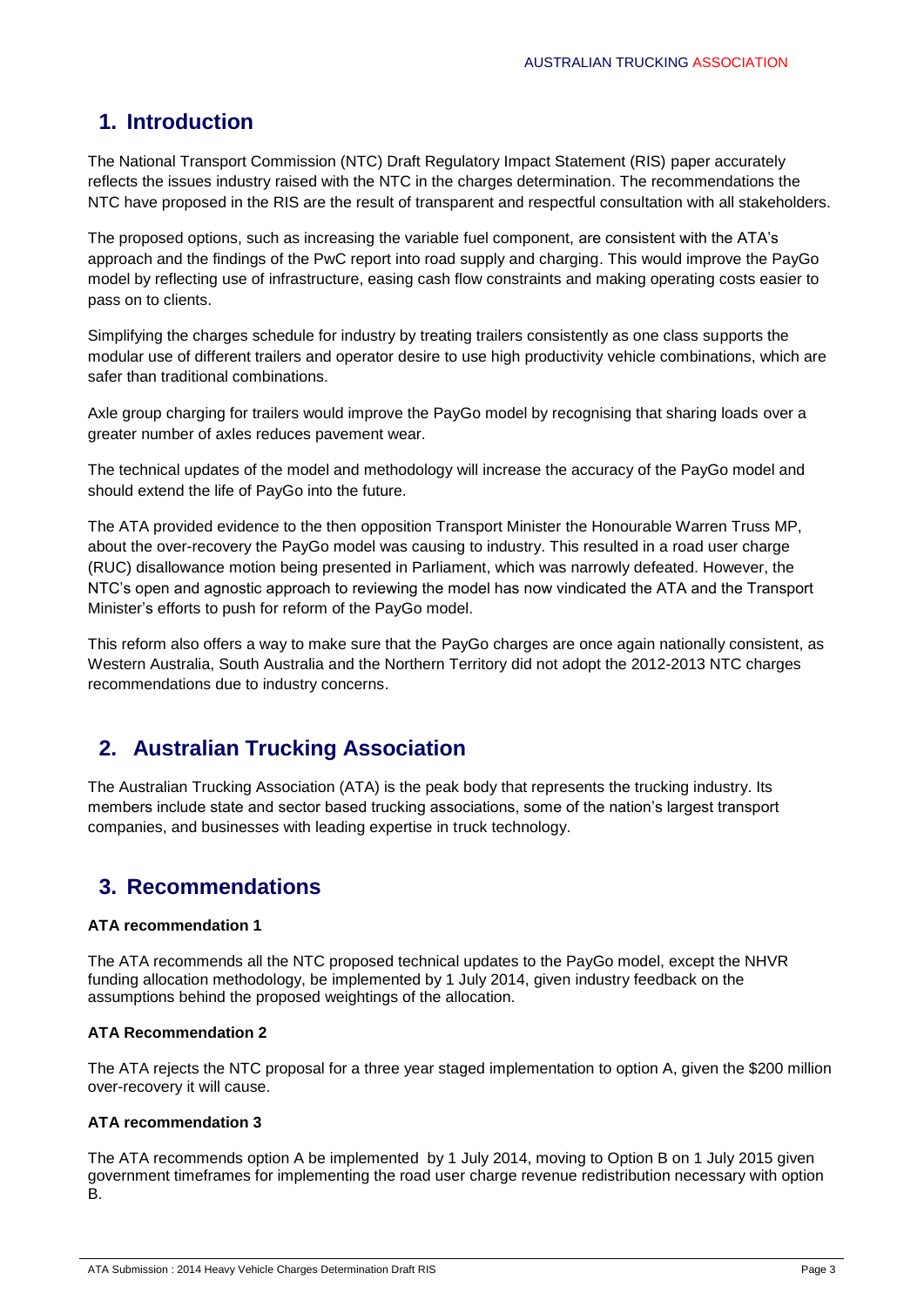# **4. Technical improvements**

# **4.1 Calculating the cost base**

### *Seven year cost base*

The PayGo model uses a seven year average of historical road expenditure inflated to the current year. The rationalisation for the seven year cost base is to smooth the total recoverable costs from year to year and is designed to avoid price shocks due to short term changes.

The NTC investigated whether a three year averaging period for the PayGo model was viable. Three year averaging was in place before 2007. However, the NTC found that while a shorter averaging period reduced the over and under-recovery in the model, it increased the volatility of the charges. The NTC argued there is also limited economic efficiency to be gained from shortening the period of expenditure recovery.

Given that industry needs to have certainty with charges and if the outcome of changing the averaging period does not promote further economic efficiency, the justification of continuing to use a seven year average is valid. However, the most recent year's population data rather than the midpoint population needs to be adopted with the seven year cost base retention.

### *Indexing*

The ATA raised concerns with the NTC about the appropriateness of using the BITRE road construction and maintenance price index (RCMPI), given its volatility and magnitude above the consumer price index (CPI). The RCMPI includes inputs common with other industries. For example, the mining boom has had the effect of increasing the RCMPI, which has little relation to the trucking industry and road infrastructure provision and maintenance. The index is too susceptible to outside influences.

The NTC recommendation of dropping indexing and moving to an exponential moving average (EMA) with an alpha value (which determines each year's weighting in the series) to be set during the determination is a sensible approach.

The NTC have shown the ATA the workings of the alpha value calculation. The 0.5 alpha value that is being recommended strikes a balance between full cost recovery over time, limiting over and under recovery, smoothness, and being simple and transparent. The 0.5 value also weighs the more recent years as having a higher influence on the cost base. The NTC note the EMA produces similar outcomes to the indexing but will avoid the noise of outside influences present in the RCMPI. The ATA supports the use of an EMA with the alpha value of 0.5 to calculate the cost base.

# **4.2 Usage data**

 $\overline{a}$ 

The PayGo cost base includes lagged expenditure from the previous 7 years that has been adjusted for inflation before it is averaged to derive the current years cost base. Industry pays for charges based on a vehicle population that is taken from the mid-point of the PayGo model. Therefore while the expenditure to be recovered is current, the population expenditure is shared over is different to the current operating population, leading to an over-recovery.

The NTC modelling for 2012-2013 charges was based upon 392,453 heavy (motor) vehicles, while the ATA has used actual registration database information provided by road agencies, which identifies 570,294 heavy motor vehicles (being trucks, prime movers, buses and special purpose vehicles, but not including trailers). Information from road agencies showed the actual registered heavy vehicles as at 31 December 2011 was 789,489 (this number includes trailers) $<sup>1</sup>$ .</sup>

ATA Submission : 2014 Heavy Vehicle Charges Determination Draft RIS **Page 4** ATA Submission : 2014 Heavy Vehicle Charges Determination Draft RIS

<sup>1</sup> See ATA submission: Assessment of Actual Heavy Vehicle Registration Population Data against the NTC PayGo Model, 2011, for further details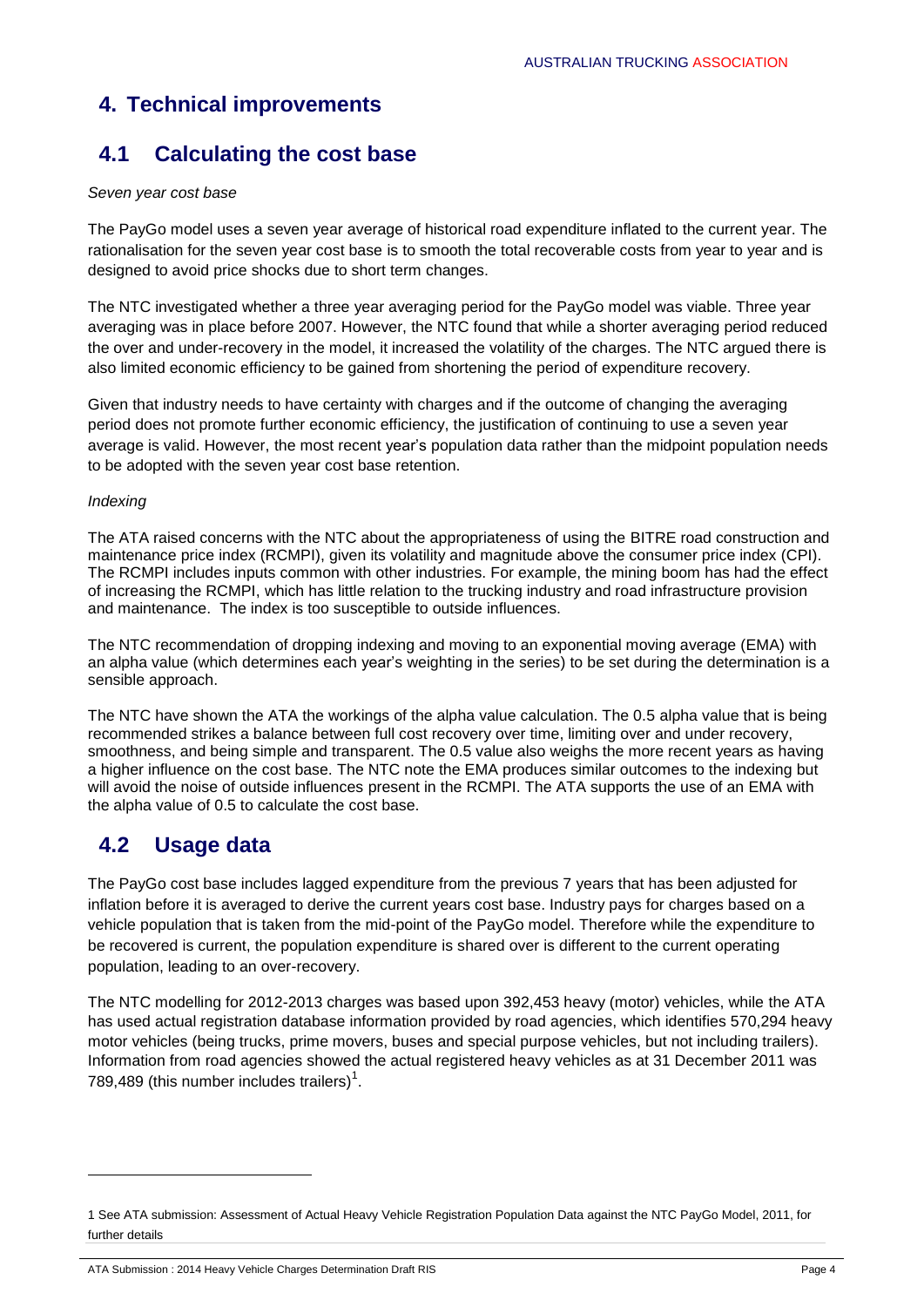The ATA has calculated over-recovery for 2013-2014 by comparing the PayGo cost base to be recovered in 2013-2014 (\$2.9 billion) with the estimated revenue taken in the 2013-2014 period using actual registration figures from December 2011. Estimated revenue is calculated using 2013-2014 heavy vehicle charges and the RUC for 2013-2014. In this calculation industry is projected to pay \$3.7 billion, meaning an over-recovery of over \$800 million.

|                           | <b>Expenditure cost base to be</b><br>recovered in 2013-2014 |               | <b>Estimated registration revenue collected</b><br>in 2013-2014 (excludes concessions given<br>by states) |               |
|---------------------------|--------------------------------------------------------------|---------------|-----------------------------------------------------------------------------------------------------------|---------------|
| <b>NSW</b>                | \$                                                           | 421,800,000   | \$                                                                                                        | 280,897,664   |
| <b>VIC</b>                | \$                                                           | 177,600,000   | \$                                                                                                        | 335,809,104   |
| <b>QLD</b>                | \$                                                           | 359,300,000   | \$                                                                                                        | 301, 135, 332 |
| SA                        | \$                                                           | 61,700,000    | \$                                                                                                        | 109,273,288   |
| NT                        | \$                                                           | 14,000,000    | \$                                                                                                        | 20,811,748    |
| <b>TAS</b>                | \$                                                           | 15,000,000    | \$                                                                                                        | 22,449,544    |
| <b>ACT</b>                | \$                                                           | 13.000.000    | \$                                                                                                        | 3.104.519     |
| WA                        | \$                                                           | 116,600,000   | \$                                                                                                        | 218,425,747   |
| <b>Commonwealth (RUC)</b> | \$                                                           | 1,703,179,408 | \$                                                                                                        | 2,408,946,662 |
| <b>Total revenue</b>      | \$                                                           | 2,882,179,408 | \$                                                                                                        | 3,700,853,608 |
| <b>Difference</b>         |                                                              |               | \$                                                                                                        | 818,674,200   |

Source:

Expenditure cost base to be recovered 2013-2014: NTC annual report 2011-2012 page 93

 Commonwealth (RUC): based on SMVU figures from Table 15. Scenario B usage and cost allocation data (for recalculated 2012/13 charges) page 37 of the NTC Heavy vehicle charges – Report to the Standing Council on Transport and Infrastructure February 2012 multiplied by 0.2614 cpl for 2013-2014.

- Estimated registration revenue collected in 2013-2014 (excludes concessions given by states): from December 2011 registration figures multiplied by 2013-2014 heavy vehicle charges
- Commonwealth (RUC) revenue: 2011 December registration figures allocated to NTC vehicle classes multiplied by 0.2614 cpl for 2013-2014. See appendix A for further information.

In the charges determination co-design workshops the ATA questioned the accuracy and reliability of the Survey of Motor Vehicle Use (SMVU) data used in the PayGo model. The SMVU is a survey and has unrecorded years, causing a trended estimate to be used in its place. The SMVU records vehicle population, Vehicle Kilometres Travelled (VKT), Gross Tonne Kilometres (GTK) and fuel consumption.

Given this difference between SMVU heavy vehicle population figures and the jurisdictional figures, the ATA advised the NTC to investigate alternative sources of data for the PayGo model. The NTC investigated alternative data sets to use in the PayGo model for parameters such as heavy vehicle population, fuel usage and vehicle kilometres travelled. However, they found the SMVU still provides an integrated data set superior to other sources.

The ATA also recommended that most recent actual state registration figures should be used in the PayGo model, instead of the mid-point SMVU. The NTC compared SMVU heavy vehicle population figures against jurisdictional heavy vehicle registration figures for the same period and found that after statistical testing SMVU data was shown to be a reliable estimate to vehicle usage. However, for some vehicle classes there were high relative standard errors, meaning for some less populated vehicle classes the data was not as accurate as it could be.

While no changes have been recommended for the data set, the NTC are recommending the latest SMVU figures be trended to the most recent PayGo year using a transparent methodology instead of the midpoint population.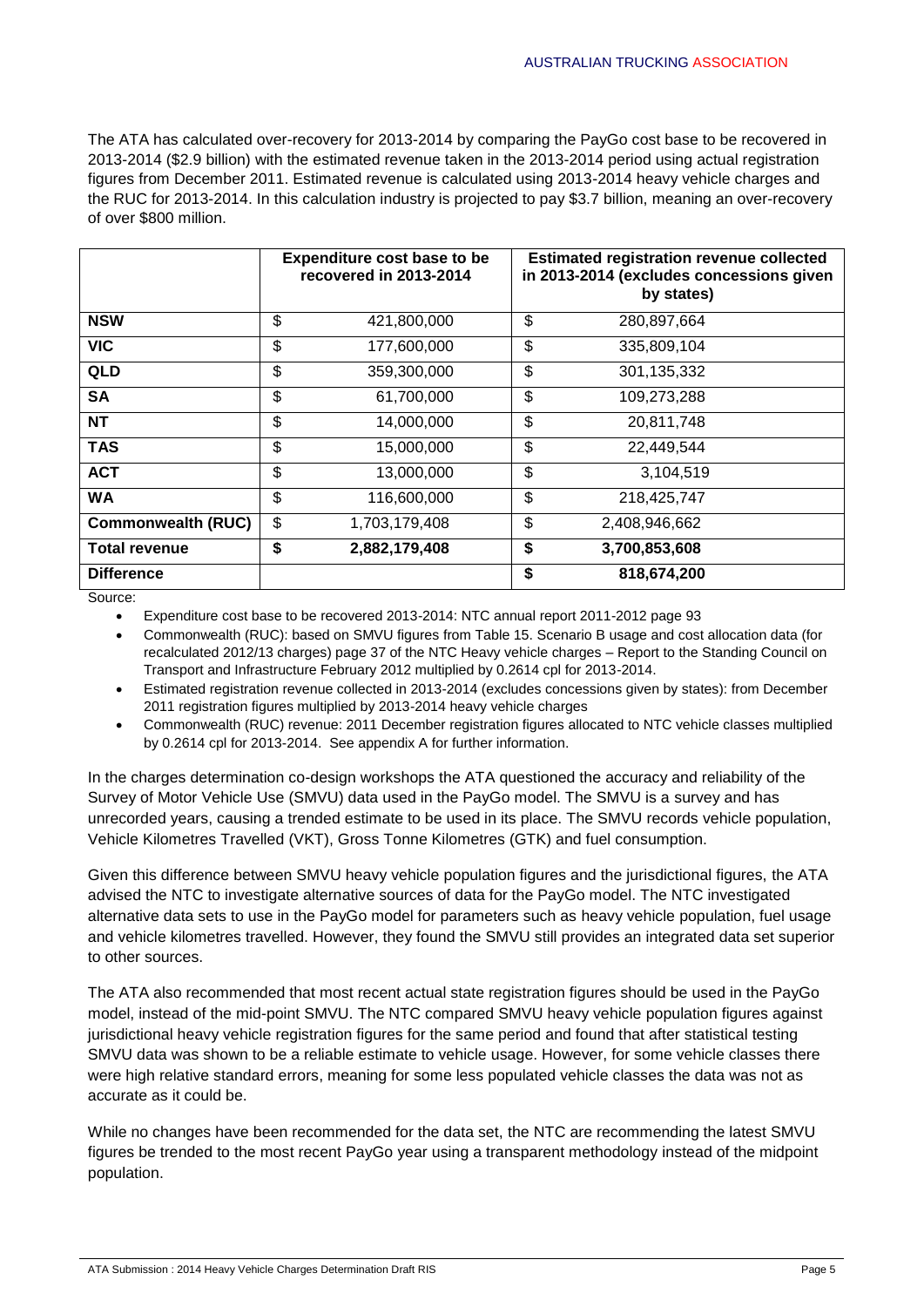The NTC have recommended using the EMA method using the same alpha value as the cost base calculation, 0.5. The EMA justification is that it produces fewer relative standard errors than the Ordinary Least Squares (OLS) method of trending. The EMA will produce parameter figures that stay within the bounds of the lowest and highest recorded figures (VKT,GTK and fuel consumption).

The ATA has also suggested that actual state registration data and other indicative data should be used to cross-check the figures produced in the SMVU inputs in order to make sure it remains consistent with actual registration data. The NTC are recommending ensuring the figures produced from the EMA are scaled to changes in total jurisdictional figures.

## **4.3 Expenditure template and expenditure accountability**

The current state heavy vehicle road expenditure and maintenance inputs into the PayGo model are unaudited. Industry has raised the issue of possible inefficient spending due to the fact that the expenditure industry pays for is not subjected to independent audits.

The findings in the Deloittes Review of Reported Jurisdictional Road Expenditure Data report showed inconsistency in what some states included in categories, some including costs which were not listed in the guidelines.

State heavy vehicle expenditure inputs should have the same level of accountability and scrutiny as other public and private entities. Expenditure should also be benchmarked to gives states an incentive to provide the road users with value for money.

The ATA previously stated disappointment that the NTC issues paper did not raise the issue of independent audit of state road expenditure figures. We raised issues over the accuracy and consistency of the reported expenditure. The ATA has also asked how road agencies could demonstrate they were spending heavy vehicle charges efficiently and maintaining the network.

It was highlighted that the cost categories in the expenditure template differ to how jurisdictions record their financial costs. This has given rise to a number of reporting issues. In the co-design workshops the ATA also supported the states view that the expenditure templates cost categories were vague and needed refining.

The RIS stated that designing an appropriate framework for the scrutiny of costs can deliver significant efficiency benefits for road users. The ATA shares this view.

The NTC have recommended a commitment to investigate the possibility of introducing procedural style audits for completion on the returned expenditure templates. This would increase the transparency and accountability of reported costs.

An independent external consultant designed a range of audit options that could be implemented to increase the transparency and accountability of reported costs.

The audit option recommended by the NTC (option 4) would involve a team of auditors that comprehensively examine the data inputs and calculation of figures reported in the NTC expenditure template via an onsite visit with detailed testing. This option would give industry a high level of confidence in terms of oversight, as it would look at the consistency of reporting to the guidelines as well as a range of in-depth checks and balances.

The total cost associated with this level of audit is estimated to be \$115,000 to \$125,000. The cost of the audit being recovered from industry is not ideal, given that the audit process is an established procedure that should have already been in place years ago. However, if the audit is done correctly and provides industry with more understanding about the reported costs and leads to an improvement in road agency recording practices it will be a benefit for all.

The NTC are recommending a one off audit/review of expenditure data modelled on option 4 should be implemented from the next financial year.

The ATA supports this recommendation with the expectation that the audit process becomes an established practice road agencies carry out in order for industry to have more confidence that what they are paying for is appropriate and approved.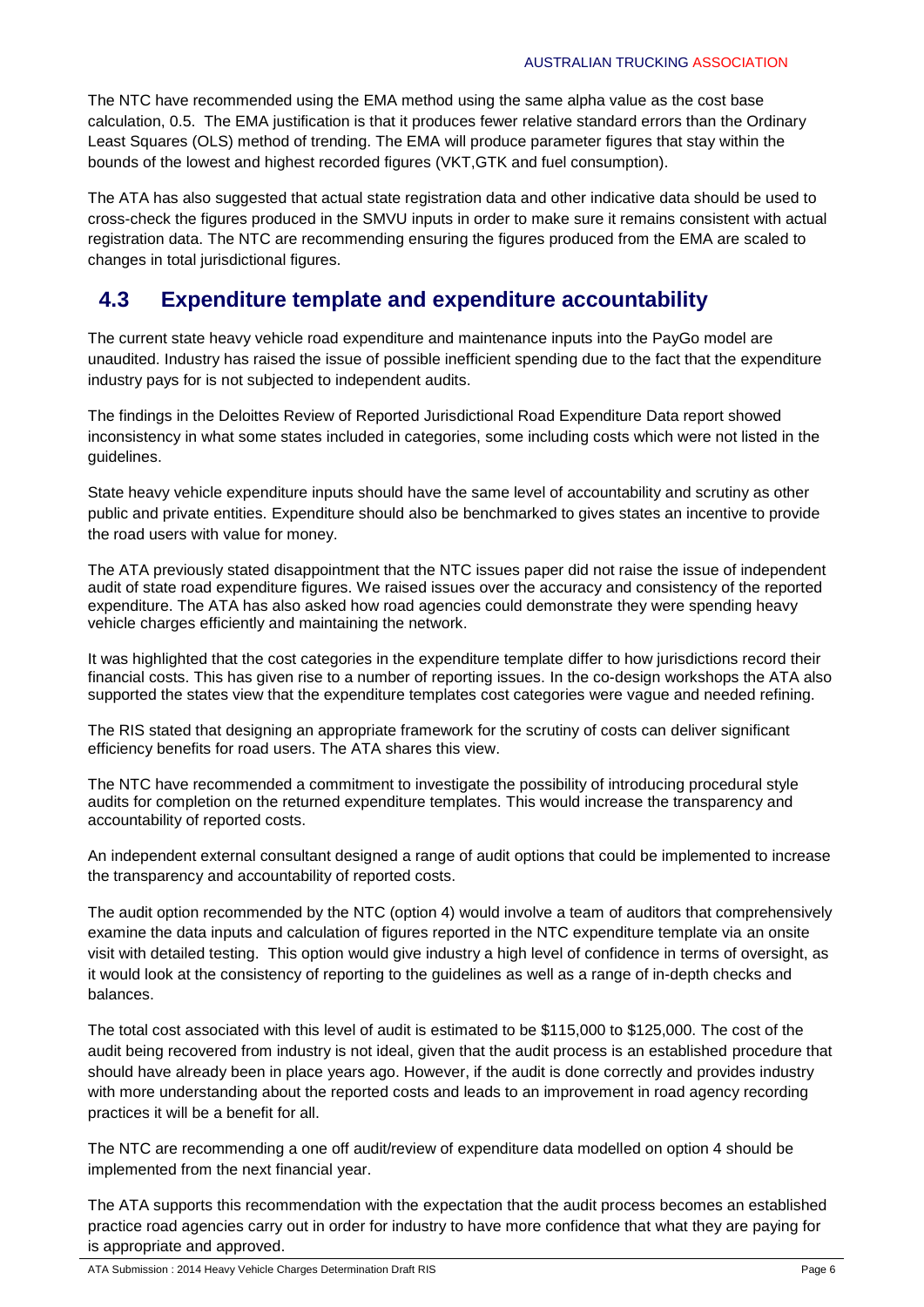The ATA supports the NTC recommendation of introducing benchmarking reporting of jurisdictional business, as part of the broader accountability measures. This will help highlight cost differences between states and will provide industry with some idea of cost drivers in different states and the relative levels of access provided.

This is the first step in road agencies providing transparent information on where and what they are spending on heavy vehicle infrastructure. The PwC report: A future Strategy for Road Supply and Charging recommends this step as a key short term reform necessary for the improvement of road agencies.

'State, territory and local government road owners should report investment and maintenance on each tier of the road freight network. The information should be compared with cost benchmarks and the level of access achieved relative to targets to increase transparency and accountability.

This detailed data should be published and will enable refinement of unit cost estimates of road maintenance and investment (e.g. by lane-kilometres on a given network tier.) These estimates can be further developed into efficient benchmarking investment and maintenance costs that could be used to inform the amount of expenditure that is recovered from heavy vehicle road users.<sup>' 2</sup>

### **4.4 Charges for articulated trailers**

The NTC are recommending the charges schedule be refined to class trailers by axle group. The ATA supports this approach to treating trailers as a single class.

While A-trailer registration halved last year it has had limited effects given it is still treated separately and has a larger charge than semi-trailers. The proposed new approach would make charges reflect how industry uses trailers because heavy vehicles rarely stay in tied combinations. The modularity of the articulated fleet is custom and practice; trailers are interchanged as a matter of routine business practices across the nation.

The ATA has also argued that longer combinations cause less pavement wear, given they complete the freight task in fewer trips than smaller combinations.

The NTC endorsement of axle group charging is superior to a per axle charge because it promotes using the most productive vehicle for the freight task, compared to simple per axle charge which promotes no distinctive price signals.

Additionally, work undertaken by the NTC into examining axle grouping ESA supports the use of axle group charging, as one would expect the ESA of a tri-axle carrying the same mass to be the same in any configuration. Therefore, charges would reflect impact more accurately than the current system does, which measures single combinations not components.

Axle group charging supports the use of high productivity vehicles. In the standard axle charge, the total trailer costs are spread equally over all trailer axles, whereas under the axle grouping charge, the cost allocation will depend on a number of axles in each group and their respective impact on road wear better matching true impacts.

Reforming the charges structure to recognise trailers as a single class will also fit into the WA charges schedule, as WA already charges trailers as a single class.

### **4.5 Estimating relative levels of pavement wear**

### *Heavy vehicles*

1

The ATA has argued that the equivalent standard axle (ESA) figures since 2007 have overestimated the impact of high productivity vehicles and underestimated the lighter end of the fleet. This was due to the line of best fit being forced through the origin.

<sup>2</sup> Page 32 – PricewaterhouseCoopers: A future strategy for road supply and charging in Australia 2013

ATA Submission : 2014 Heavy Vehicle Charges Determination Draft RIS **Page 7** and the state of the Page 7 and 2014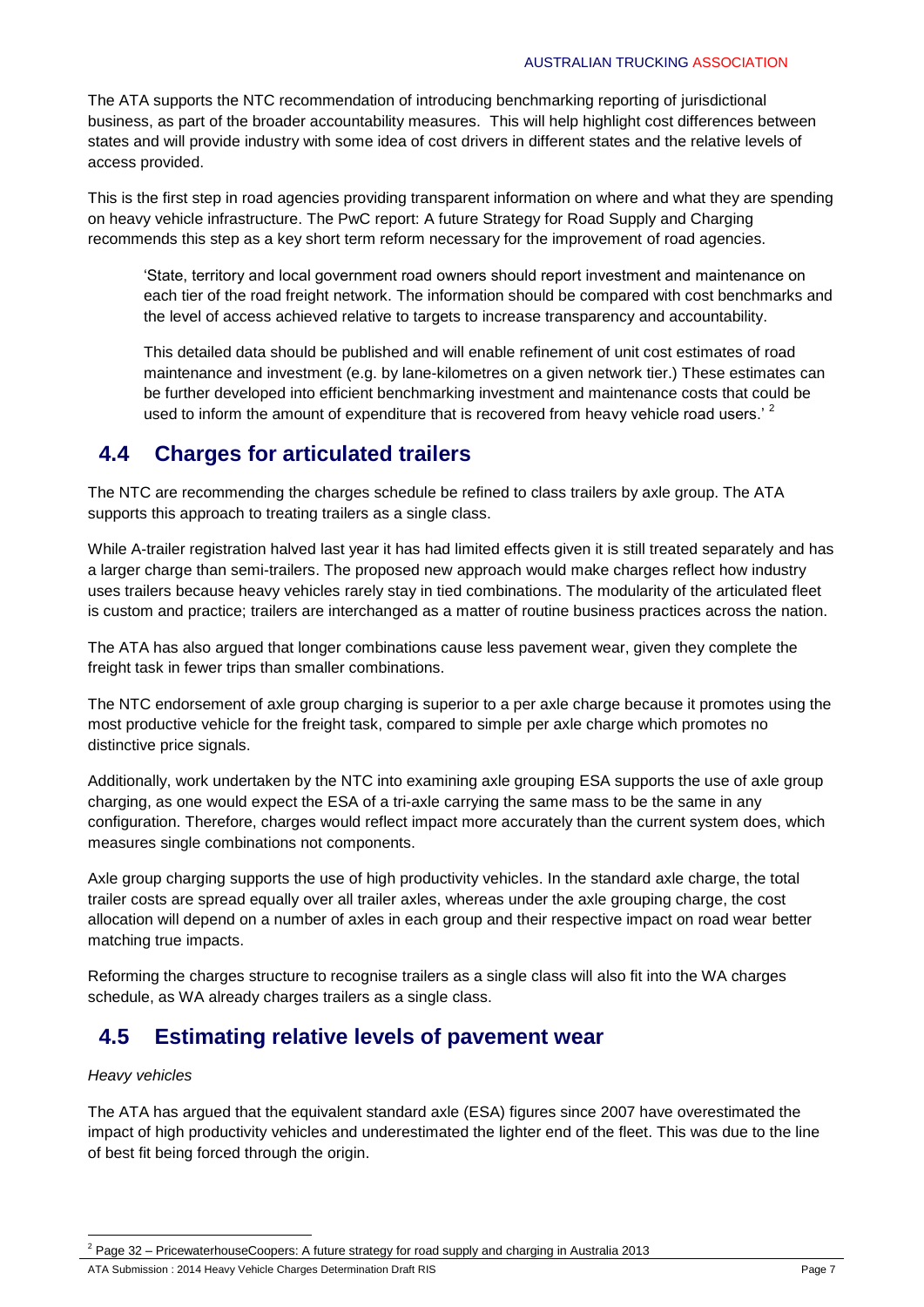#### AUSTRALIAN TRUCKING ASSOCIATION

The NTC have tested the strength of using modularity charges by examining ESAs for a given set of axles in a combination, not the combination itself. There is a strong justification for this move based on an engineering perspective. This method of ESA by axle group would simplify the cost allocation for heavy vehicle impact, which many would support. The modular ESA work was reviewed by the ATA and found to be a sound approach for estimating the modular ESA.

The NTC has addressed the issues the ATA presented with the ESA data, including the limitation of AGM and ESA analysis (removing some unrealistic AGMs from the data set) and making sure that steer axle ESAs were consistent through classes.

ESAs were refined to better reflect fleet dispersions, including a VKT adjustment per state and per vehicle class.

The further ESA investigation recommended by the NTC, including the examination of PBS truck and dog vehicle combinations, which are required to have road friendly (airbag) suspensions, is crucial to the understanding of road wear. It would be beneficial to assess whether the ESA values for these vehicles is likely to be lower because of their widespread use of airbag suspensions. The wear reduction from air suspension is not currently fully accounted for in the charges model. This is an area where the NTC may wish to undertake further research work.

The NTC examination of 2 axle rigid trucks, including those less than 4.5 tonnes which have significantly narrower tyres on their front steer axles similar to light vehicles, is also of note. The tyre width is not reflected in the calculation of ESA estimates for these vehicles. The ESA methodology could therefore be refined by updating the value of the reference load used to calculate narrow tyre ESAs.

The ATA supports the NTC recommendation of the use of modular ESA's for the purpose of calculating heavy vehicle charges and the further research conducted into refining the ESA measurement and consideration of the impacts of light commercial vehicles.

### *Busses and coaches*

The recasting of the bus and coach ESAs has refined the inputs into the PayGo model, making cost recovery from all vehicles over 4.5 tonnes more accurate.

The NTC detailed work on coach and bus ESAs is supported by the ATA

### *Light vehicles*

In the previous submission to the NTC the ATA recommended that light vehicle ESAs be examined as a contributor to road wear given their volume. Road wear is currently attributed to weathering and heavy vehicles only. The ATA believes that light vehicle passes over a road will eventually lead to deterioration.

The NTC investigated the matter, contacting national and international bodies to see if there was any current study on the matter of light vehicle ESAs. The conclusion of that examination was that there is no current research that supports attributing road deterioration costs to light vehicles.

However, given the dearth of research on the topic and the fact that there is a considerable number of light vehicles reaching 3.5 tonnes (see SMVU numbers), and tyre contact pressure calculations reveal impacts similar to steer tyres in heavy trucks, the topic for investigation is not without merit.

### **4.6 Annual Adjustment**

The ATA raised the issue that some of the important parameters in the annual adjustment formula have not been updated since 2007. The road use factor (RUF) is currently fixed at -1; however, the inputs into the calculation such as GDP chain volume, Vehicle population and vehicle kilometres travelled have changed. The ATA recommended the RUF be updated annually.

The NTC response to the issues presented by the ATA is to recommend a new annual adjustment formula that is dynamic and simpler than the existing fixed component formula. The outcome of the new annual adjustment formula also provides relatively similar figures to the current formula.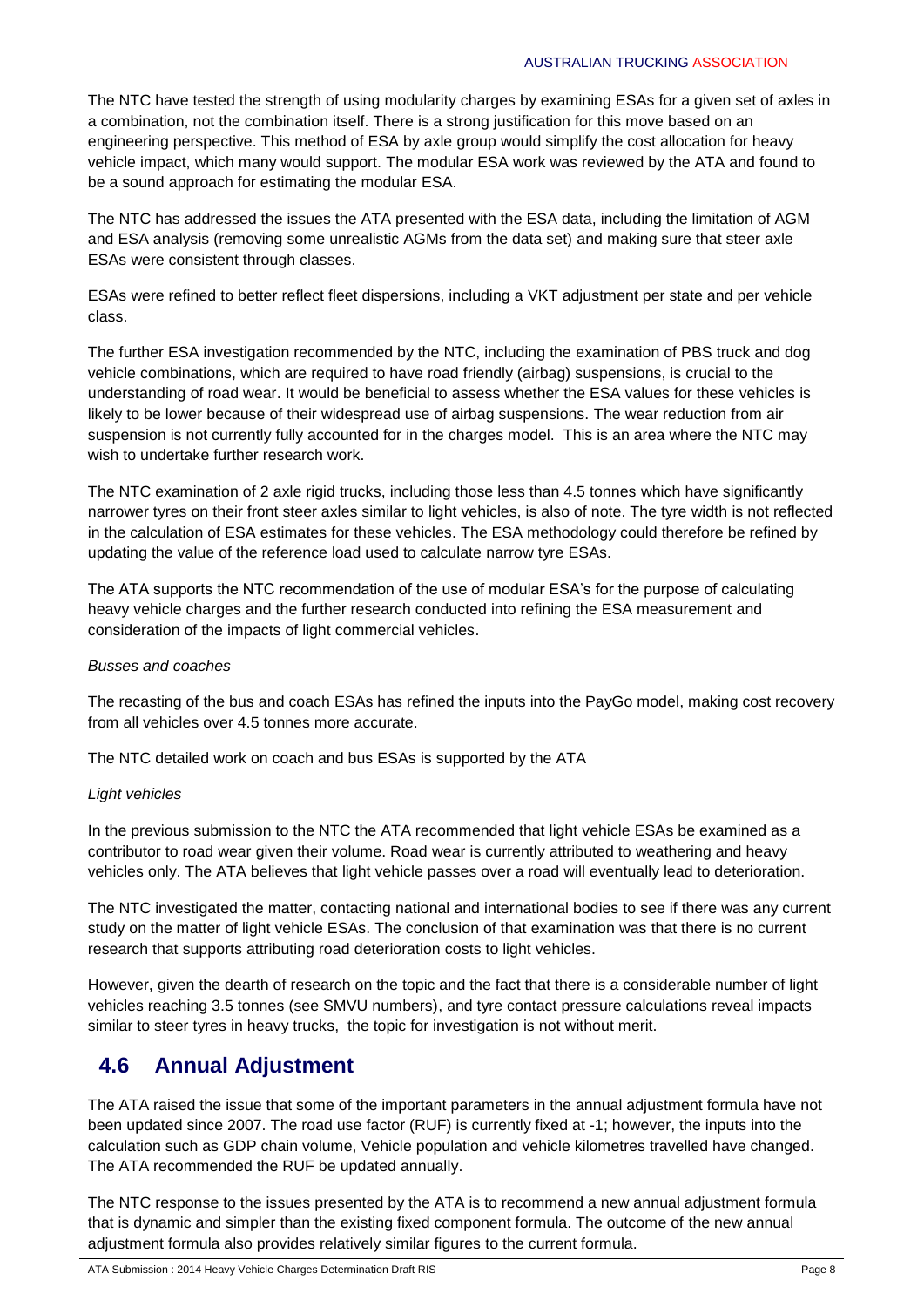The NTC was tasked with making the annual adjustment more accurate, dynamic and easier to understand. The new formula fulfils these desires of government and the industry. It uses heavy vehicle specific usage data from the SMVU, road expenditure data from jurisdictional expenditure templates and ABS statistics for local road expenditure. Since the annual adjustment is meant to reflect changes in heavy vehicles expenditure, while also reflecting changes in the overall fleet size and mix between light and heavy vehicles these parameters would better reflect this mix than the CPI or the current annual adjustment formula.

In previous submissions to the NTC the ATA has favoured using the CPI as an annual adjustment factor, however given that the new formula focuses on solely heavy vehicle related cost drivers it is superior to the current annual adjustment formula and would be more reflective of accurate costs than CPI. While CPI is a simpler system to understand making sure the PayGo model is accurate is a very important aim of the determination.

# **4.7 Rebate/Concessions/National Charges**

The ATA Council requested the NTC ensure that the outcomes of the NTC's Charges Review achieved equity between combinations, such as B-doubles, B-triples and BAB quads, with vehicles of similar characteristics such as 9 axle truck and dog combinations, and road trains.

The ATA Council also stated that this should occur without disadvantaging particular sectors or regions, including rural, regional and remote operators and their communities, by maintaining the recognition of community service obligations (CSO) and current outcomes and applying them as appropriate to safer combinations.

The NTC paper indicates that road trains will continue to receive a subsidy which is recoverable from the rest of the fleet. The value of the road train cost redistribution is some \$19 million, which is recovered from other classes of heavy vehicles. The NTC claims the zero charge for converter dollies is the only way this subsidy can be implemented without threatening the single trailer class system for all trailers. Accordingly, the ATA accepts the NTC proposed approach for this determination. This process is not ideal as it leaves some safer combinations at a disadvantage. However, in the absence of transparent CSO for all vehicle types operating in CSO regions, it is at least recognition of the need for CSO adjustments. In the future, these equity issues need to be reconsidered.

The Australian Livestock and Rural Transport Association have a different position to the ATA on the issue of road train concessions<sup>3</sup>:

The Australian Livestock and Rural Transporters Association (ALRTA) is a member of the ATA and has contributed to the drafting of this submission.

While the ALRTA supports the NTC's proposal that the roads component of the converter dolly registration charge be reduced to zero the ALRTA does not share the ATA view that the discount represents cross-subsidisation of road trains by other heavy vehicle classes.

As noted by the NTC, the proposed adjustment is made to compensate road trains for the distance they travel on poorer quality unsealed roads and in acknowledgement of the service road trains provide to remote communities.

PAYGO is a cost recovery model. Total monies spent by road providers are pooled, attributed proportionally to heavy vehicles and then charged across the heavy vehicle fleet. A simplistic charging approach in which all vehicles of an equivalent class are charged the same flat registration fee is not entirely equitable. For this reason industry is broadly supportive of an increased proportion of fuel based charging to ensure that those carrying greater mass or travelling longer distances pay a greater proportion of the total cost.

The ALRTA considers that an inherent inequity also arises when a heavy vehicle class which is largely restricted to travelling on unsealed roads is required to pay the same registration fee (on a 'per axle' or 'axle grouping' basis) as vehicle classes predominantly travelling on sealed roads. Given that it is generally less expensive to build and maintain an unsealed road (as compared with sealing the very same road) the ALRTA concludes that a flat registration structure results in 'off road' vehicles effectively cross subsidising the construction of sealed roads elsewhere on the network.

1

<sup>3</sup> The views expressed by the ALRTA in this section do not represent the general views of the ATA membership.

ATA Submission : 2014 Heavy Vehicle Charges Determination Draft RIS Page 9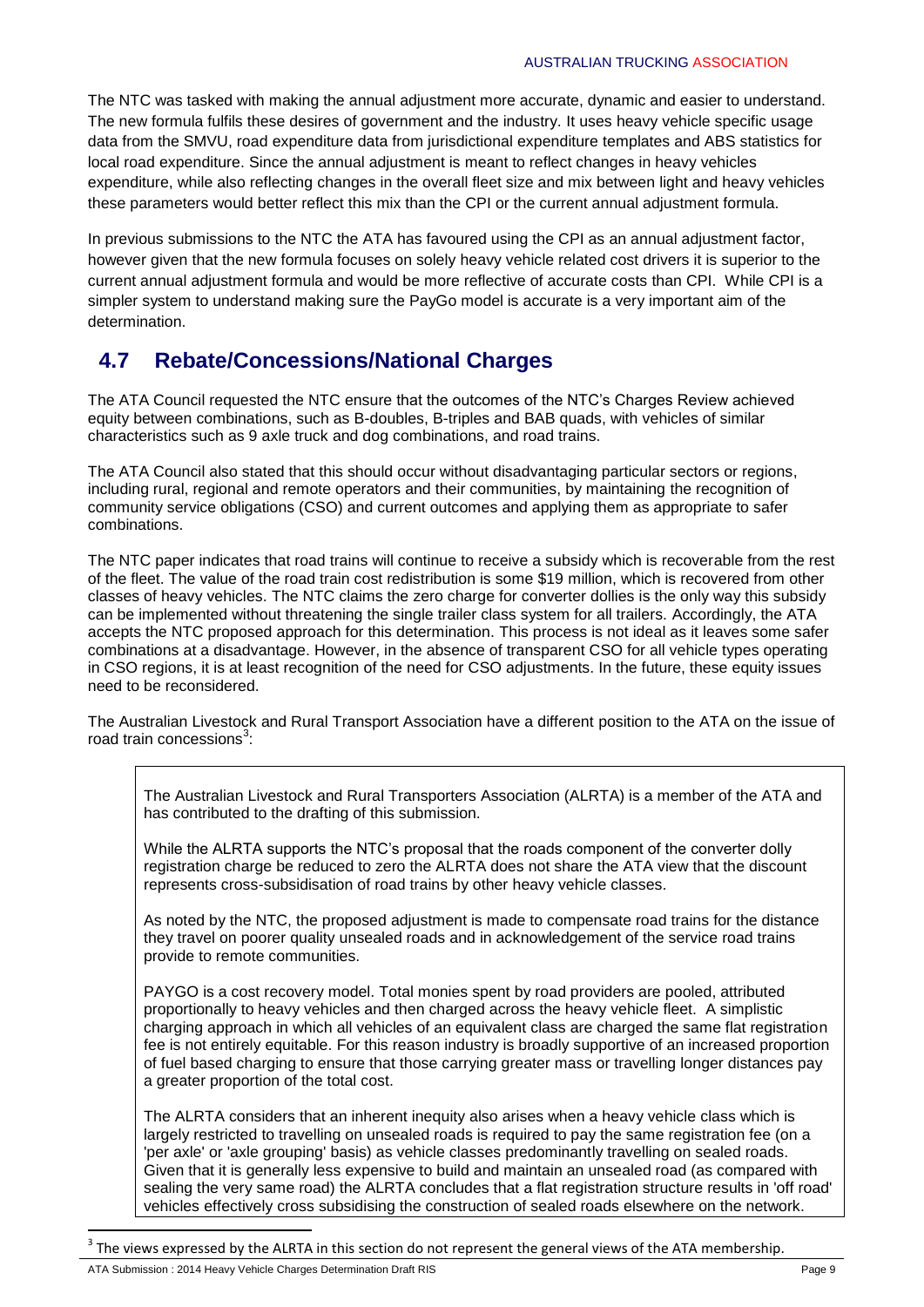In line with the ATA position, the ALRTA supports the NTC's proposal to apply a discount to the roads component of the converter dolly registration charge. However, the ALRTA considers that this approach will reduce (rather than increase) the level of cross subsidisation that would otherwise occur.

The ATA supports states' prerogative to implement concessions outside the NTC's charging model. However, a national approach to concessions would support improvements to the PayGo model, given the myriad of concessions in different states leads to a divergence in revenue recovered and heavy vehicle expenditure, as well as equity concerns for operators in different states. The ATA supports the NTC request to collate and make public a list of the concessions currently available.

An agreed set of principles for concessions would aim to provide operators with the same outcome for the same situation; the ATA supports the NTC recommendation to establish these agreed principles.

## **4.8 NHVR funding**

The NTC have noted implications for charges with the introduction of the NHVR and HVNL. These include the treatment of compliance cost currently included in the cost base, IGA agreed costs, and the creation of a single set of registration charges.

The ATA previously requested to see the NHVR provide content and consult with the industry and the NTC in the review on the implications of NHVR operations and HVNL.

The NHVR have not been forthcoming with a breakdown of the costs recoverable from industry and the ATA has been disappointed with the lack of NHVR engagement with industry to clarify these costs.

The NTC have been clear about delineating the NHVR regulator proportion of the charges industry pays, however, industry questions whether it is appropriate that for some vehicle categories the regulator component equates to a third of the charges industry will pay.

It is also worrying that the removal of over-recovery presented by the technical adjustments to the PayGo model will be negated by the inclusion of the NHVR costs, which are considered excess and unexplained.

While the NTC simply plugs in the NHVR number the NTC need to be aware that the imposition of NHVR costs including their composition may present unintended consequences to the PayGo model and to the industry's response to the charges.

The NTC present a range of allocation methodologies for the NHVR costs to be recovered from industry through registration charges. The NTC recommended option is a multiple factor allocation (including a fixed proportion and partial allocation by VKT and AGM).

The NTC have argued that heavier vehicles impose a higher risk in that they will cause more wear and tear on roads if they are overloaded than a smaller vehicle and the consequences of overloading a heavier vehicle are likely to be more significant from a safety perspective because crash outcomes are more severe for heavier vehicles. Similarly vehicles travelling larger distances should arguably contribute more to the cost of the NHVR regulatory operations than those that travel less. Over time this could be based on data underpinning a future risk management approach aimed at better targeting compliance and enforcement activities.

However, the ATA disagrees with the assumption that heavier vehicles pose a higher risk, because there is evidence suggesting that the heavier end of the fleet (Including B-doubles and semi trailers) are accounting for a smaller percentage of crashes whereas rigid truck freight task accidents are increasing. National Transport Insurance (NTI) have looked into these figures and believe the underlying reason for the figures reflects vehicle stability of the different configurations. Further, over loading is of a greater consequence in smaller vehicles in our view as there is less safety margin. A single axle rated at 10 tonnes, legal at 9, does not have the safety margin of a tri-group rated at 36 tonnes carrying a legal load of 20 tonnes.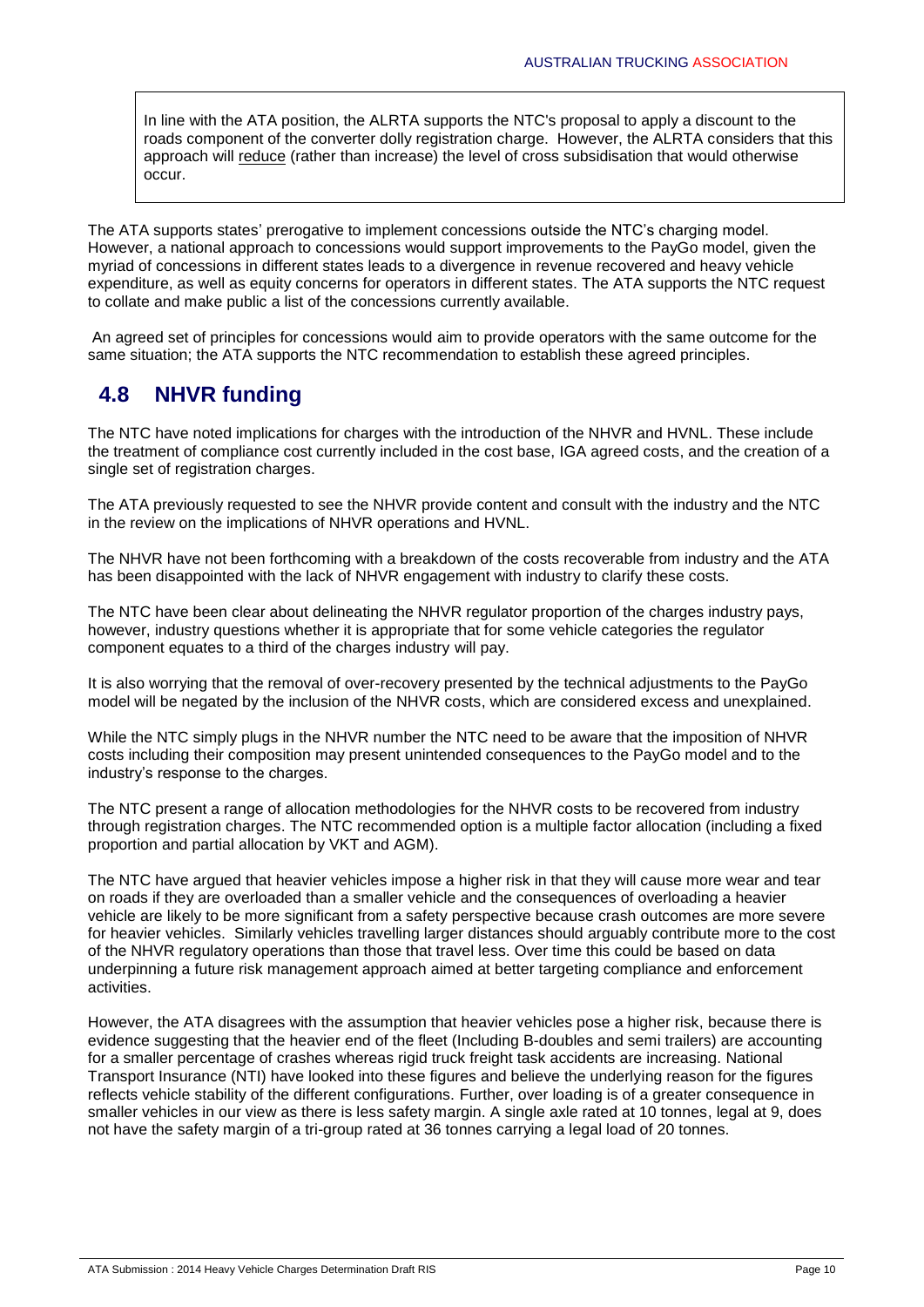

**Figure 1: Accident Vehicle Configuration**

Source: page 19 National Transport Insurance 2013 Major Accident Investigation Report

While the ATA supports the use of a sophisticated and sensitive method to allocate regulatory costs across the fleet, the assumptions behind the proposed weightings of the allocation may need to be reviewed given industry crash data. Additionally, given that the regulatory costs are intended to reflect enforcement costs, which will not solely reflect mass enforcement costs the AGM should not be a primary parameter in the allocation methodology. Therefore, a VKT allocation may be fairer given that category G2/enforcement costs is meant to reflect regulatory costs.

Given the estimated timing for the implementation of the separately indentified NHVR regulatory portion of registration charges varies between states (it could take as long as 17 months), there is considerable time to make sure the allocation of charges across the fleet are reasonable.

### **ATA recommendation 1**

The ATA recommends all the NTC proposed technical updates to the PayGo model, except the NHVR funding allocation methodology, be implemented by 1 July 2014, given industry feedback on the assumptions behind the proposed weightings of the allocation.

### **5. NTC Heavy vehicle charging options**

The ATA has promoted increasing the variable component of the PayGo model through a fuel based charge for many years. The current RUC and registration split is 62:38. Increasing the variable charge reduces the cash constraint that a large fixed registration charge presents. It also promotes paying for use, as fuel burn is a proxy for mass, distance and road condition. Fuel consumption increases with increased combination mass and distance travelled. Fuel consumption also increases with congestion, road roughness and adverse terrain. These parameters will be important in future charging options.

Increasing the proportion of charges made by fuel also advances the energy efficiency agenda of the Government, as operators become more conscious of fuel usage.

The NTC has produced 36 case studies from a variety of operators, estimating the monetary effects of the proposed options. The case studies indicate that where operators sit either side of the average SMVU average kilometres travelled or average fuel usage for the vehicle class will indicate their preference for a higher variable charge and a lower fixed charge. Those sitting above the average will find that under a higher variable charge they will be worse off and those sitting below or on the average will be either better off or unaffected by the increase in the RUC share.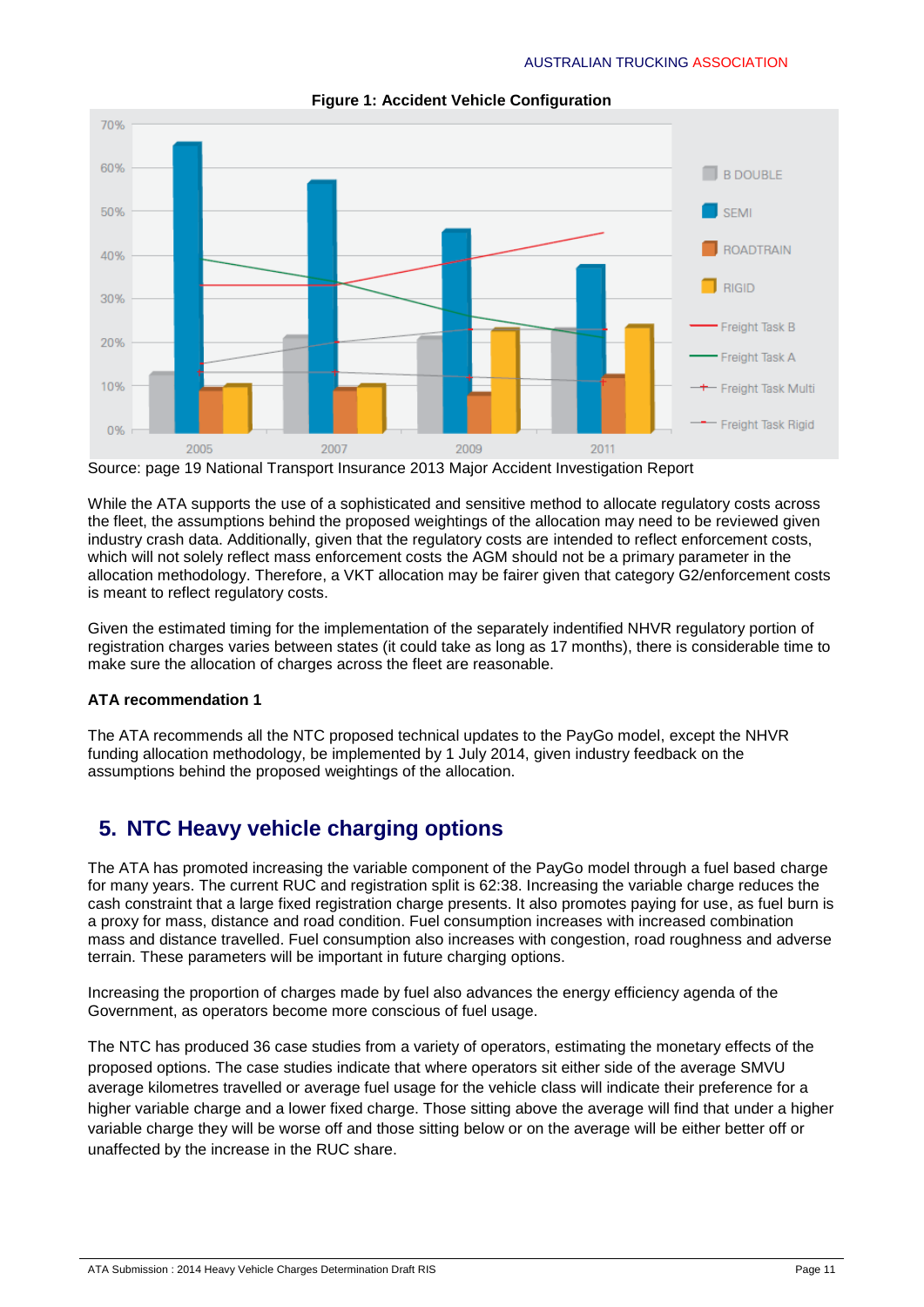#### AUSTRALIAN TRUCKING ASSOCIATION

The extra cost presented by those above the average under option B and C needs to be weighed against the benefit a higher variable charges presents to the cash flow problem, which is significant, especially for smaller operators. Operators have also stressed that a larger portion of charges being recovered through the use related RUC, rather than through a fixed registration charge, makes it far easier to recover their costs

#### *Base case (annual adjustment)*

The ATA does not support this option because it would continue the over-recovery that the current system presents due to using the midpoint population data. It would also use the current annual adjustment formula which is flawed (see above).

This option would raise \$232 million more than the cost base of \$2.9 billion for the other options. This overrecovery is due to the correction in the vehicle figures from 420,000 to the latest figures based on jurisdictional figures, which shows 496,000 vehicles were registered on 30 June 2013.

The NTC have also recognised the over-recovery occurring in the model by illustrating the effect current PayGo parameters have:

The result of the previous approach was that charges were set higher than was necessary to recover the cost base. For example, to recover a cost base of \$3 billion would require an average contribution of \$7,317 if spread across an estimated vehicle fleet of 410,000 vehicles. However, if such an average contribution is collected on 496,000 vehicles actually registered, it would raise just over 3.6 billion.<sup>4</sup>

This option fails the PayGo charging principle of 'full cost recovery', as it underestimates the number of vehicles and therefore sets charges higher than is necessary to cover the cost base.

#### *Updated status quo*

This option involves updating the road expenditure and usage data, which will re-estimate the cost base according to the most recent vehicle numbers. While this option is a slight improvement on the PayGo model it does not go far enough to have any real changes to the PayGo model and is not supported by the ATA as the preferred option.

Under this option 42% of the industry has increased costs. However, the increases are directly linked the refined ESA figures and updated usage data. It should also be noted that in the case of the truck class with the highest increase in charges under this option, the regulatory charge makes up 42% of the total charge.

### *Option A*

1

This option includes all of the technical updates that the ATA supports. Under this option 62.1% of the revenue is collected through the RUC while 37.9% of revenue is collected through registration charges. Road trains and B-doubles/B-triples have the same roads component costs, as the converter dolly used in a road train would be a zero dollar charge.

Viewing the case study results, 70% of industry will see a decrease in the registration charges. The small number of increases is due to increased ESA values or higher VKT usage data raising the attributable cost for these vehicle types to a level where the registration charge had to be increased in order to achieve full cost recovery.

All vehicles classes recover, on average, their attributable costs, meaning that no cross subsidies exist under option A (other than the road train adjustment).

When examining the impact on regional and remote communities, option A appears to be more equitable than the status quo because registration charges no longer discriminate between trailer types. The road train converter dolly is maintained as a zero dollar charge under all the options the NTC are presenting.

<sup>4</sup> Page 85 – NTC Heavy vehicle charges determination – Draft RIS

ATA Submission : 2014 Heavy Vehicle Charges Determination Draft RIS **Page 12** Page 12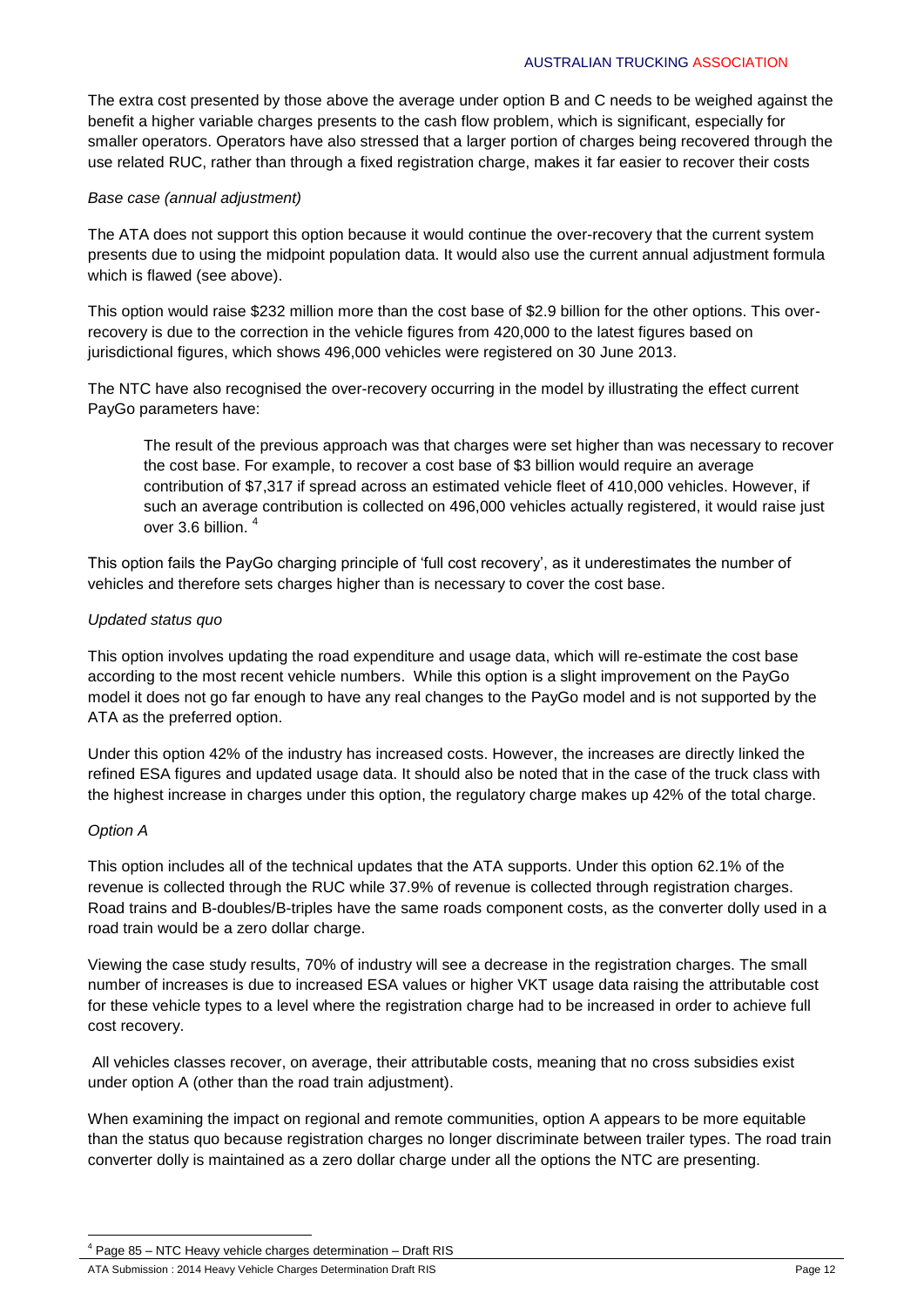#### AUSTRALIAN TRUCKING ASSOCIATION

The NTC also assesses the options against the pricing principles and conclude that option A achieves full allocated cost recovery for all vehicle types, whereas under option B and C, two heavy vehicle classes do not recover their allocated costs, which clashes with the principle of full recovery of allocated infrastructure costs while minimising over and under recovery from any class of vehicle. These departures are minor and must be considered in light of the benefits of a higher portion of charges being collected through a use related mechanism.

### *Option B*

This option has a recalculation of the RUC and registration shares to 71.7% and 28.3%, which is a moderate shift away from the current shares. The ATA supports a higher reliance on variable charges than a large fixed fee.

Viewing the case studies, registration charges will fall for the majority due to the higher RUC share, while 11% see an increase. The lower end of the fleet sees a smaller reduction in registration charges due to the need to not have truck registration charges less than that of a light vehicle. All vehicles recover on average their attributable costs, except heavy truck trailers above 45 tonnes and triple road trains. This means a small level of cross subsidy may exist. However, as cautioned earlier the case studies must be viewed with care and considered against the SMVU data that is modelled by the NTC.

When moving to option B or C equity concerns become more noticeable as those who travel further distances will face higher charges. However, the lower registration charge in these options removes the cash flow constraint that a large fixed registration presents to operators, especially smaller operators, who make up the majority of the trucking industry.

The NTC examined the theoretical most efficient level is for the RUC. Taking the governmental resources available to meet the deadlines of implementing revenue redistribution agreements into account, the NTC indicate that option B would be the most theoretically efficient level to set the RUC and registration split. The ATA concurs with this assessment. However, being concerned about sharing revenue between governments is really outside of the true PayGo model's parameters. That said, we do understand governments' interest in this space and believe there should be a revenue distribution model that will support increased reliance on variable charges as the recovery mechanism and a better position for the future.

### *Option C*

This option has the highest possible share of RUC to registration the NTC can reasonably be allowed to recommend, given future annual adjustments and the remote possibility of a carbon tax being imposed. Under this option 79.2% of revenue is recovered via the RUC while 20.8% is recovered through registration charges.

Under this option, more classes of particular vehicles do not on average recover their attributable costs to a more significant extent than under option B. However, the ATA fuel based model adopted two fuel tariffs to better model fuel usage by different vehicle types to improve the fit. The ATA asks NTC to consider this option in future determinations.

### **5.1 Transitional arrangements**

### *RUC redistribution*

Under options B and C money collected from the RUC will have to be redistributed to the states. The ATA supports the use of a formula, similar to Federal Interstate Registration scheme (FIRS), which is based on a freight task survey and works very effectively. Updating the freight task movements from the most recent SMVU, would reflect heavy vehicle movements accurately. Similarly, a revenue distribution based on a network level of service, focusing on heavy vehicle access levels to concentrate investment and define the service standard of infrastructure for users, would also be preferable.

Under options that would require redistribution the NTC have suggested calculating the estimate receipts states would have received under option A and redistributing the revenue in order to make sure that there is fiscal neutrality between the states.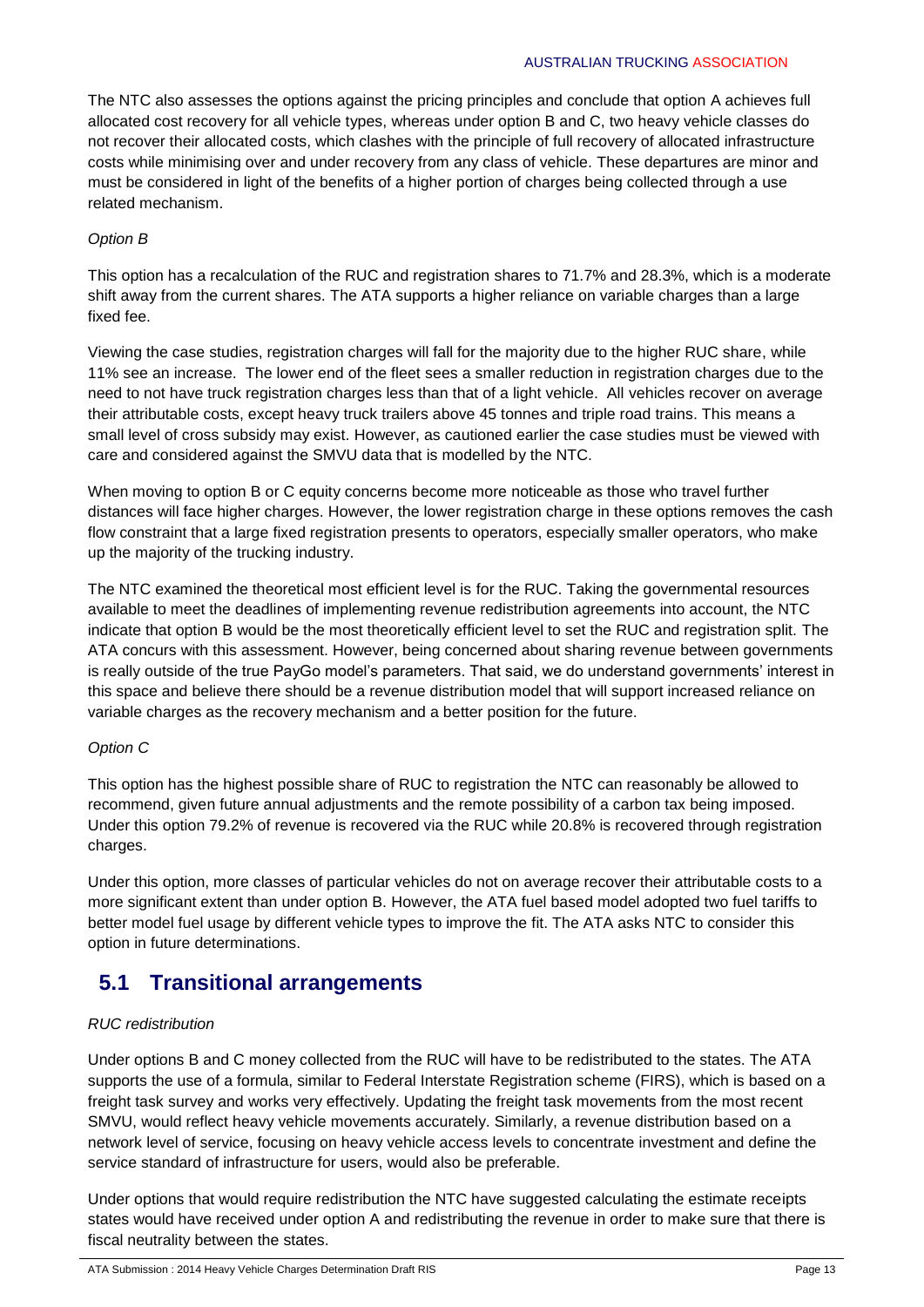### *Three year transition*

On 15 November the Standing Council on Transport and Infrastructure (SCOTI) requested the NTC investigate and provide advice on possible phased implementation arrangements as part of the determination.

The NTC indicate that moving from the current charging system to option A will result in a total net decrease in registration revenue received by states and territories of \$144.9 million.

The NTC have provided advice on a 3 year transition to implementing option A using liner interpolation. The target charges to be implemented in year 3 are re-calculated throughout the process to ensure a smooth transition and avoid any over-or-under-recovery at the end of the transition process.

While the NTC methodology is sound, the principle and impact of this slow transition, even just correcting internal flaws in the PayGo model, would be seen as states accepting the over-taxing of the heavy vehicle industry in order to please state Treasury's forward projections of revenue.

States have been receiving excessive registration revenue since 2007 and have not been under the standard audit approaches of many other utilities. The industry have been wearing year on year increases in the registration and RUC charges with little confidence that money is going to be spent efficiently or on heavy vehicle related maintenance and provision.

It should be noted that last year the industry was hit with an extra \$144 million in reference to flood monies that were put back into the PayGo model. Heavy vehicle charges on vehicle components increased between 6 and 32% in 2012-2013, and the RUC increased by 10%. The industry did not have a transition in those costs being included; the industry is paying and has had to wear that cost.

The NTC have provided estimates of the effect the three year transition would have on industry. Over the three years the industry would pay an additional \$200 million tax that it should not be paying for. There has been historic over-recovery in the PayGo model, as noted above, from 2013-2014 \$800 million was overrecovered from industry. Any short fall in projected revenue for governments is a relatively small dip in their revenues; however, \$200 million is a punitive amount for the trucking industry to pay.

Arguably, since 2007 the industry has been overcharged purely because of the model's mid-point population. If states and the commonwealth agree to a three year transition it is an unashamed money grab from the heavy vehicle industry in moving to a system that unfairly favours state treasuries to a fair system of charges for industry to pay for its road impact costs.

It was discussed at length that moving to a higher RUC share component option would require an intergovernmental agreement (IGA) between the states and the Commonwealth. While the states have provided indicative timeframes for when an IGA would be settled, the timeframes are simply too long.

We must remember this is a 7 year averaging model, where total expenditure will be recovered in the 7 years. Any hysteria that appears from the government about cuts in revenue, which they should not have automatically expected would be disappointing. We also note a road has a design life that is a multiple of the 7 year pay-back period currently achieved in PayGo. In more traditional economic models, capital would either be excluded or recovered over the whole life of the asset.

# **5.2 ATA proposed transition**

The ATA strongly believes the technical changes to the PayGo model should be implemented in 1 July 2014. Option A does not require the states and territories to negotiate any changes in their relationship and only requires a rescaling of the predicted revenue.

While the ATA does support a higher reliance on the variable charge component of the PayGo model, we understand that there are communications that need to take place between the commonwealth and the states to arrange redistribution of funds.